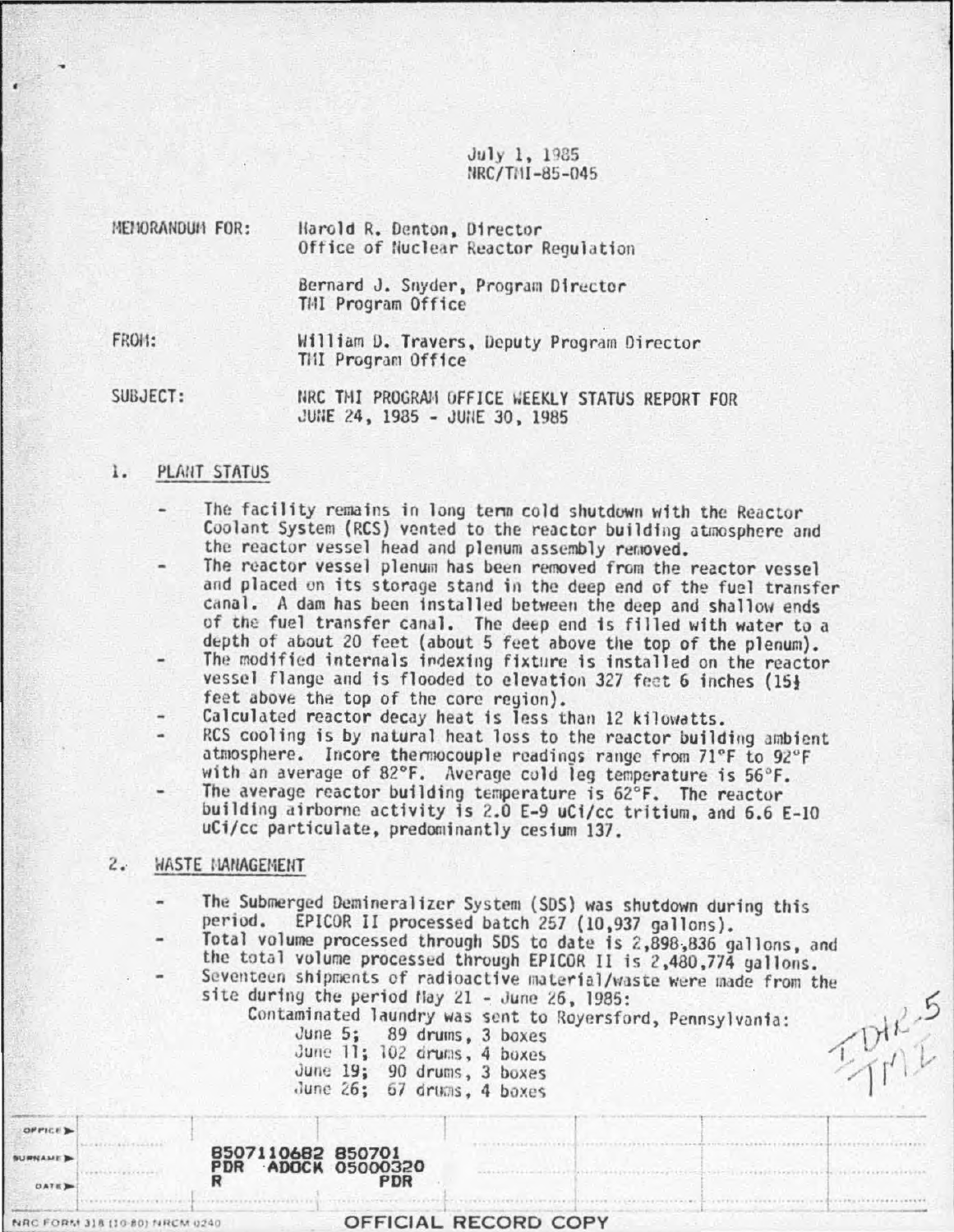Harold R. Denton Bernard J. Snyder

May 21, 1985 - A Unit 1 gas sample to Oak Ridge, Tennessee. May 24, 1985 - Unit 1, 16 buxes of filter material to Hanford, Washington. May 30, 1985 - Unit 1, 15 boxes of filter material to Hanford. Washington. June 10, 1985 - A Unit 2 tank was sent to Buchanan, New York. June 13, 1985 - A combined shipment of non-compacted waste was sent to Hanford Washington. June 14, 1985 - A Unit 1 sample shipment was sent San Jose. California. June 17, 1985 - A combined shipment of 112 drums was sent to Hanford, Washington. June 19, 1985 - Two Unit 1 sample shipments were sent to San Jose, California. June 19, 1985 - A Unit 1 sample was sent to Rockville, Maryland. June 20, 1985 - A combined shipment of non-compacted waste in 18 boxes was sent to Richland, Washington. June 21, 1985 - A Unit 1 shipment of two depleted resin liners was sent to Richland, Washington. June 26, 1985 - A Unit 2 shipment, three spent resin liners and 8 steel boxes were sent to Hanford, Washington. June 26, 1985 - A Unit 2 shipment of cable samples was sent to Hanford, Washington.

### $3.$ DOSE REDUCTION/DECONTANINATION ACTIVITIES

- Shielding of the reactor building air coolers is in progress.
- Average general area radiation dose rate is 36 mrem per hour on the 347' level of the reactor building and is 160 mrem per hour on the 305' level of the reactor building.

# 4. ENVIRONMENTAL MONITORING

- EPA sample analysis results show TMI site liquid effluents to be in accordance with regulatory limits, NRC requirements, and the City of Lancaster Agreement.
- THI water samples taken by the US Environmental Protection Agency at the plant discharge to the river consisted of seven daily composite samples taken from June 8, to June 15, 1985. Gamma scans detected no reactor related radioactivity.
- The Lancaster water sample taken at the water works intake and analyzed by the US Environmental Frotection Agency consisted of a seven day composite sample taken from June 9, to June 15, 1985. A gamma scan detected no reactor related radioactivity.
- The NRC outdoor airborne particulate sampler at the Thi Site collected a sample between dune 19, and June 27, 1985. No reactor related radioactivity was detected. Analysis showed I-131 and Cs-137 concentrations to be less than the lower limits of detectability.

| NRC FORM 318 (10 80) NRCM 0240         | OFFICIAL RECORD COPY |  |  |
|----------------------------------------|----------------------|--|--|
| $\bullet$ DATE)                        |                      |  |  |
| $\bullet$ office $\blacktriangleright$ |                      |  |  |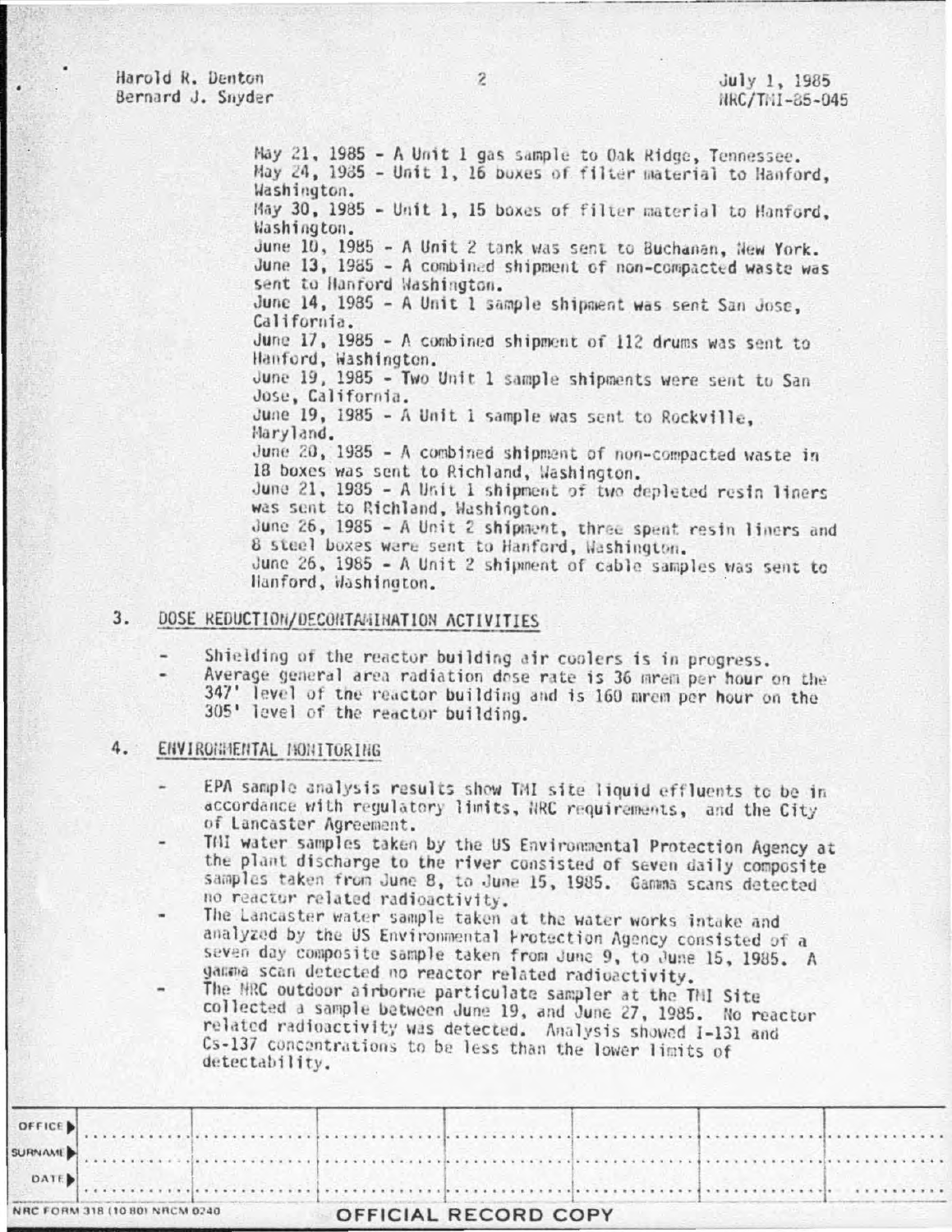Harold R. Denton Bernard J. Snyder

July 1, 1985 HRC/TMI-85-045

**Common Street, Street, Square, Square, Square, Square, Square, Square, Square, Square, Square, Square, Square, Square, Square, Square, Square, Square, Square, Square, Square, Square, Square, Square, Square, Square, Square** 

#### 5. REACTOR BUILDING ACTIVITIES

Future work in the reactor building is focused on preparations for the first phase of defueling in September 1985. The 5-ton service crane was load tested and certified for use in the reactor building. This crane will be used in preparation for installation of defueling equipment but will not be used to transfer loaded fuel canisters. Additional near term defueling preparations include installation of defueling platform, completion of the Defueling Hater Cleanup System (DWCS) and modifications to the auxiliary fuel handling bridge.

 $\overline{3}$ 

- 6. AUXILIARY AND FUEL HANDLING BUILDING ACTIVITIES
	- Installation of the DWCS continued. Partial DWCS turnover for processing RCS during early defueling is scheduled to be completed in late August.
	- Boration of the processed water storage tank Number 1 is continuing. This tank, which will be used to flood the "A" spent fuel pool during defueling, contains water at a boron concentration of 4,580 ppm.

### 7. HRC EVALUATIONS IN PROGRESS

- Defueling Water Cleanup System Technical Evaluation (including Revision 6)
- Technical Specification Change Requests numbers 46, 48, and 50
- Equipment Hatch Removal Safety Evaluation
- Recovery Operations Plan Change numbers 27, 29. and 32
- Fuel Canister Technical Evaluation
- Fuel Handling Senior Reactor Operator Training Program
- Defueling Safety Evaluation

#### 8. PROJECTED SCHEDULE OF FUTURE EVENTS

Start of Defueling: September 1985

#### $9.$ PUBLIC MEETING

The next meeting of the Advisory Plan is scheduled for 7:00 PH, July 18, 1985, at the Public Service Building, 201 North Duke Street, Lancaster, PA.

## ORIGINAL SIGNED BY, William D. Travers

William D. Travers Deputy Program Director Till Program Office

| OFFICE )                       |  |                      |  |  |  |  |  |  |  |
|--------------------------------|--|----------------------|--|--|--|--|--|--|--|
|                                |  |                      |  |  |  |  |  |  |  |
| NRC FORM 318 (10 80) NRCM 0240 |  | OFFICIAL RECORD COPY |  |  |  |  |  |  |  |